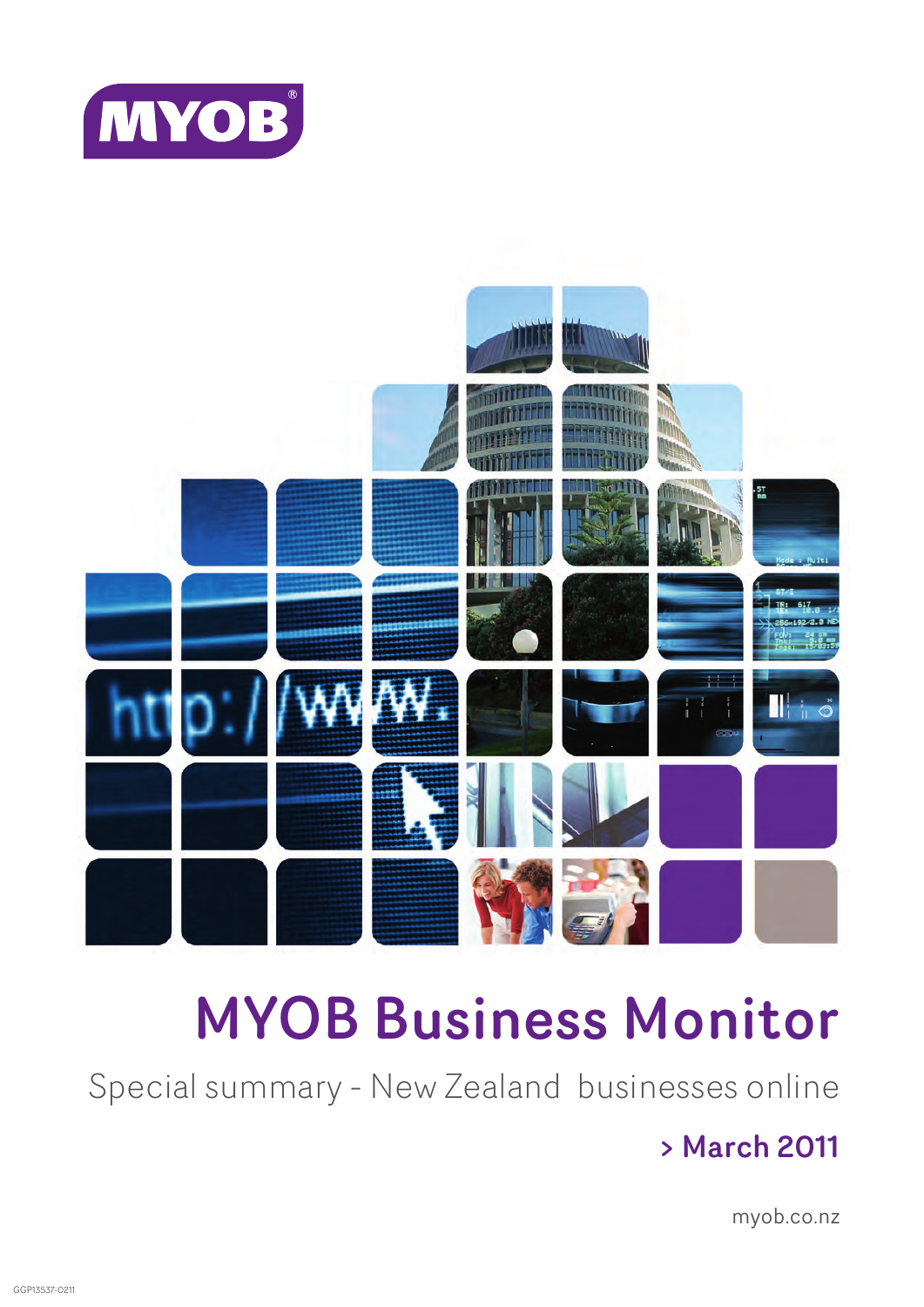<span id="page-1-0"></span>

## **Executive summary**

The internet offers a world of opportunity for Kiwi businesses, but only 30% have a business website.

The internet is crucial for doing business today. In fact we've found that businesses that have a website have more success ‐ 30% of businesses with a website report a revenue increase in the past year, compared to 23% of those without a website.

Over half of business owners believe the Internet is critical for marketing and promotion. However it would appear that businesses are missing out on a number of opportunities online. In additional to the low penetration levels of businesses with websites and e‐commerce facilities, there's also a low adoption of social media by SMEs. Only 14% of businesses use social media (such as Facebook, Twitter) to promote their business.

Social media tools, like Facebook and Twitter, present a huge opportunity for businesses to reach a new audience, and also interact and engage with existing clients online.

When it comes to e-newsletters and blogs, only a few (12%) businesses write online newsletters and blogs to promote their business. Like it is in Australia, social media usage by businesses is only just emerging in New Zealand however we expect that will change rapidly.

The intelligent use of social media may make business life easier for business owners looking to raise the profile of their business online. For example, sharing content is a great way to engage with current and potential customers online, add value to customer relationships and also demonstrate thought leadership and expertise.

However when it comes to the web, while only 30% have a business website, businesses are increasingly going online for key business activities:

- 77% use internet banking for their business
- 33% pay their bills on suppliers' websites
- 29% monitor competitive activity on the Internet
- 25% use Skype or VOIP to make free phone calls over the internet

And while 50% of businesses agree that they would sell more and get more work if they used the internet better for marketing, we notice that there are some who are yet to put this into action:

- A quarter (25%) use email marketing
- Only 19% use search engines (like Google) to market their business

From having a website to using social media and online marketing, many businesses are yet to take advantage of the key opportunities the internet has to offer.

\*Source – MYOB Business Monitor August 2010 and November 2010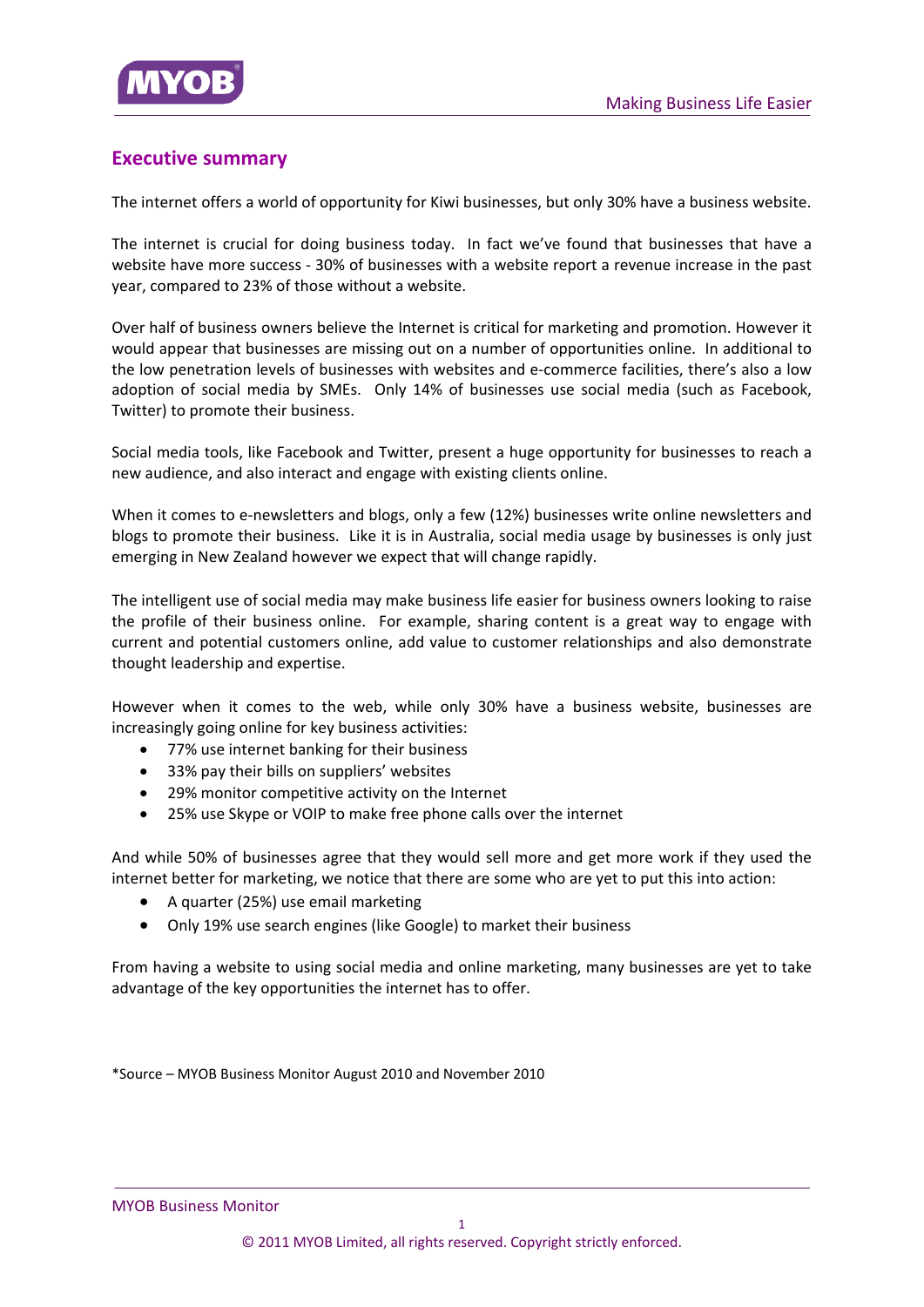

## **Table of contents**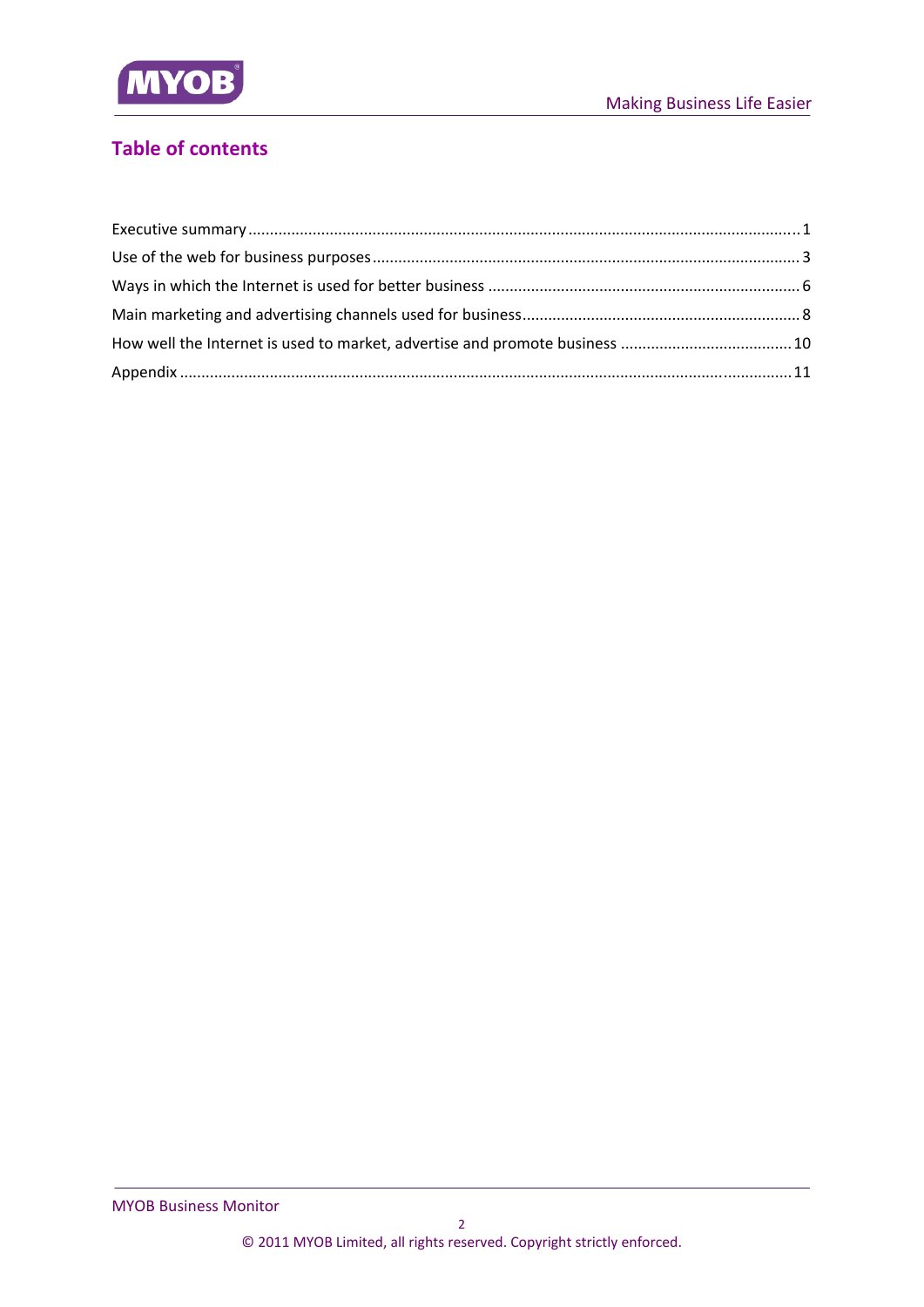### <span id="page-3-0"></span>**Use of the web for business purposes**

#### **Only 30% of businesses have a website**

Base: Business owners and directors (n = 1,000) Q. Which of the following activities are currently undertaken in this business for business purposes?

Only 30% of businesses surveyed have a website for their business.

Businesses in the Manufacturing and Wholesale industry have the lead when it comes to having a business website (49%), followed closely by businesses in the Finance and Insurance industry and the Retail and Hospitality industry (both 39%). The least likely to have a business website are businesses in the Agriculture, Forestry and Fishing industry (11%), followed by businesses in Construction and Trades (15%).

Businesses that have a website are actually performing better than those without a website. When asked if their revenue is up or down compared with 12 months ago, 30% of businesses with a website report a revenue increase in the past year, compared to 23% of those without a website.

Other business activities completed online include paying bills on supplier websites (33%), buying products/services online (e.g. eBay, Trade Me, etc) (42%), using VOIP to make free phone calls over the internet (25%) and backing up business information online (16%).

City/metro based businesses are more likely to have a website (38%), compared to regional (31%) and rural (14%) based businesses.

The breakdown by area – city/metro, regional, rural – shows some interesting points:

- City based businesses are more likely to use online networking forums like LinkedIn, MySpace or Facebook (24%) compared to regional (21%) and rural (13%) based businesses.
- Rural based businesses are more likely to pay bills on suppliers websites (38%) followed by regional and city/metro based businesses (both 32%).
- More rural businesses buy online (50%) than regional (42%) and city/metro (38%) based businesses.
- It's pretty even when it comes to backing up business information online, with regional businesses (16%) just ahead of city/metro based (15%) and rural (14%) based businesses.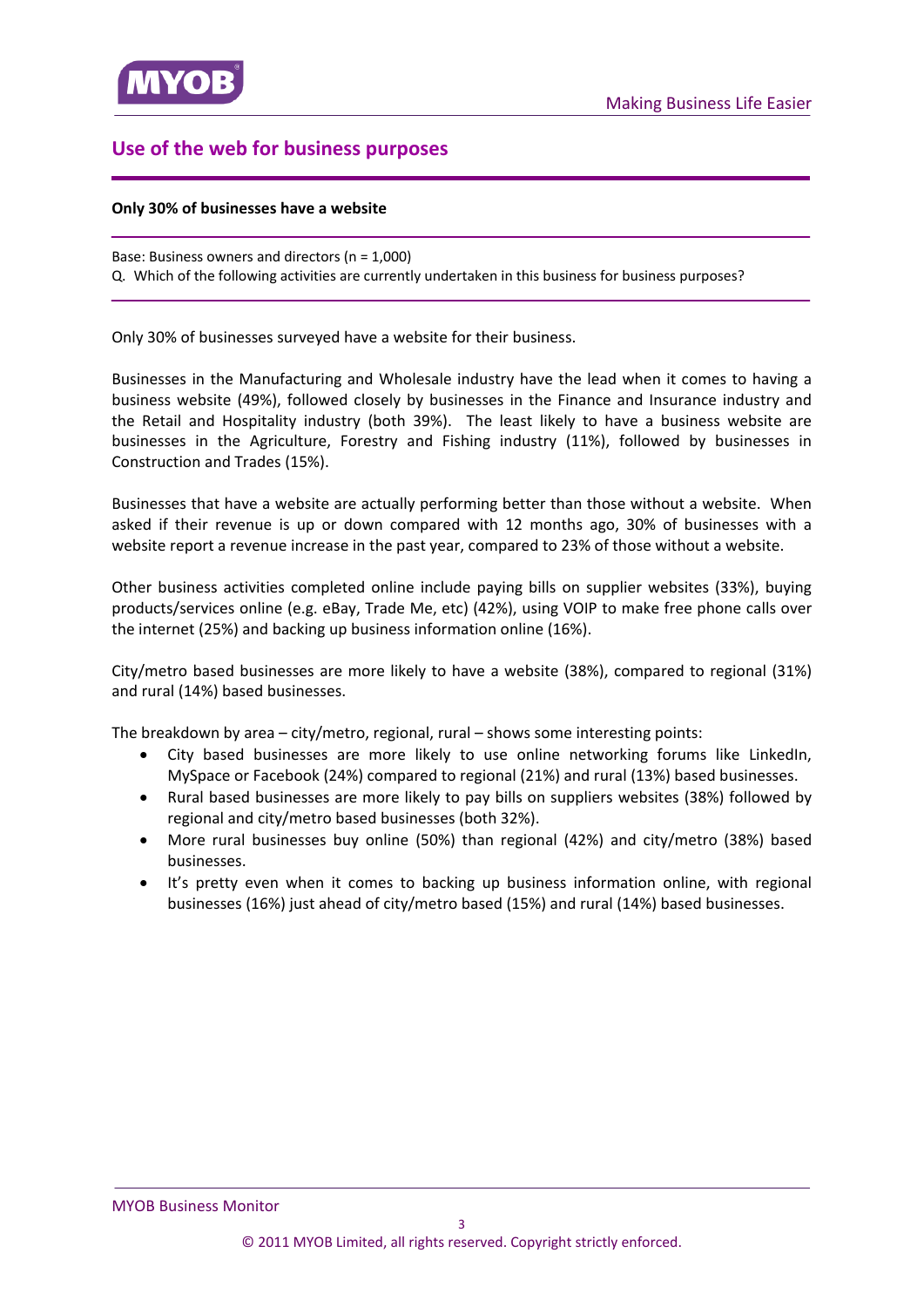

| Use online/internet banking                                                                             | 77% |
|---------------------------------------------------------------------------------------------------------|-----|
| Buy products/services online (eBay, trade me or<br>website)                                             | 42% |
| Pay your bills on suppliers websites                                                                    | 33% |
| Online White pages                                                                                      | 32% |
| Online Yellow pages                                                                                     | 31% |
| Have a business website                                                                                 | 30% |
| Email marketing to potential or existing customers                                                      | 25% |
| Use Skype or VOIP to make free phone calls over<br>the internet                                         | 25% |
| Sell products /services online (eBay, trade me or<br>website)                                           | 21% |
| Use networking forums such as Linkedin, MySpace<br>or Facebook, etc                                     | 21% |
| Have internet access but don't do any of the online<br>activities above/ not interested in any          | 18% |
| Use customer self-service tools online for various<br>products /service (e.g. online technical support) | 18% |
| Back up your business information online (e.g.<br>online backup application)                            | 16% |
| Sell products/services online directly to customers<br>using your own website                           | 12% |

Figure 1: Activities currently undertaken in business for **business purposes**: by Total Sample (% of n = 1,000)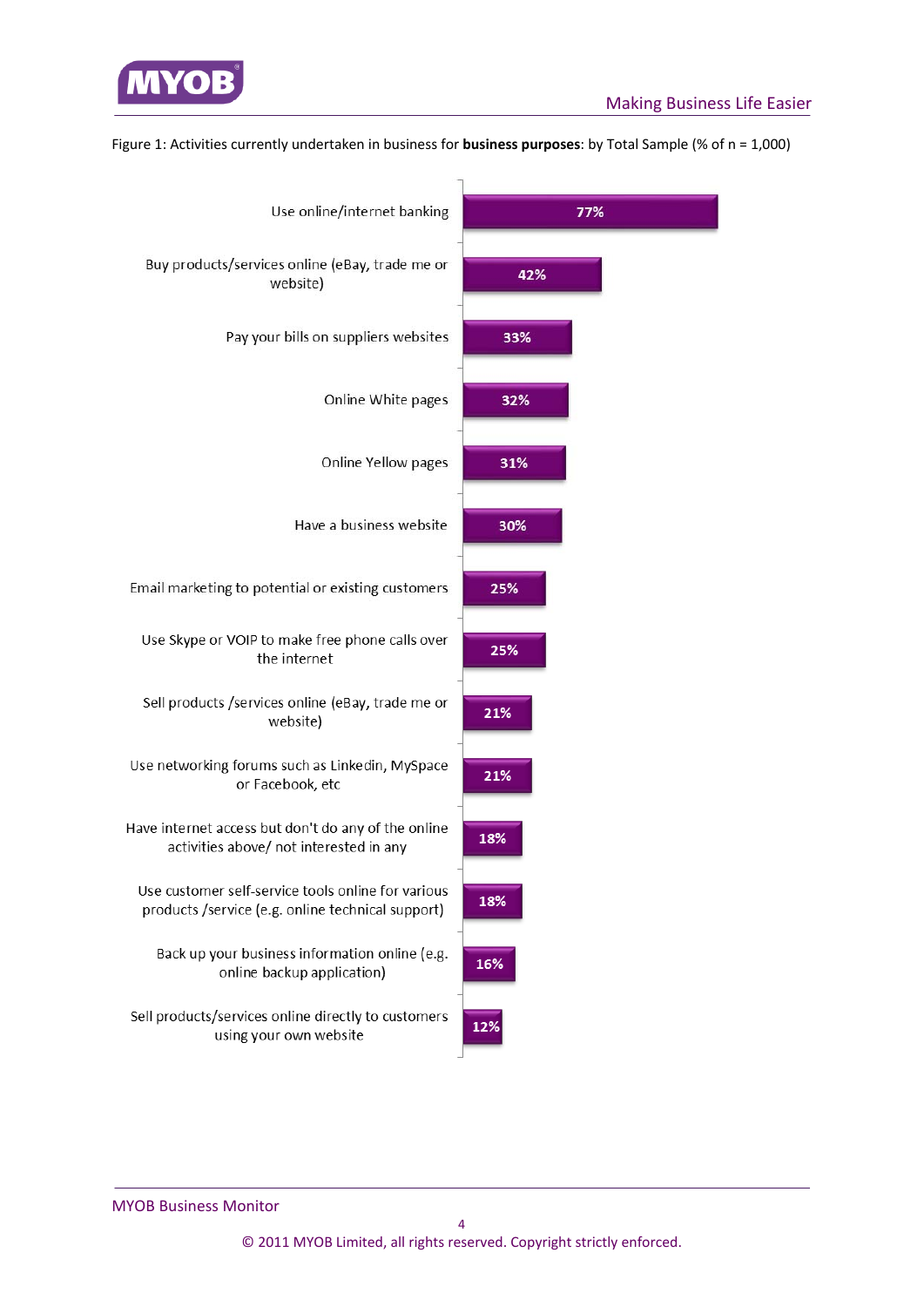

Figure 2: Activities currently undertaken in business for business purpose ‐ **Have a business website: by Industry** (% of n = 1,000)



Figure 3: Activities currently undertaken in business for business purpose ‐ **Have a business website: by time in business** (% of n = 1,000)



Figure 4: Activities currently undertaken in business for business purpose ‐ **Have a business website: by Region** (% of n = 1,000)



MYOB Business Monitor 

© 2011 MYOB Limited, all rights reserved. Copyright strictly enforced.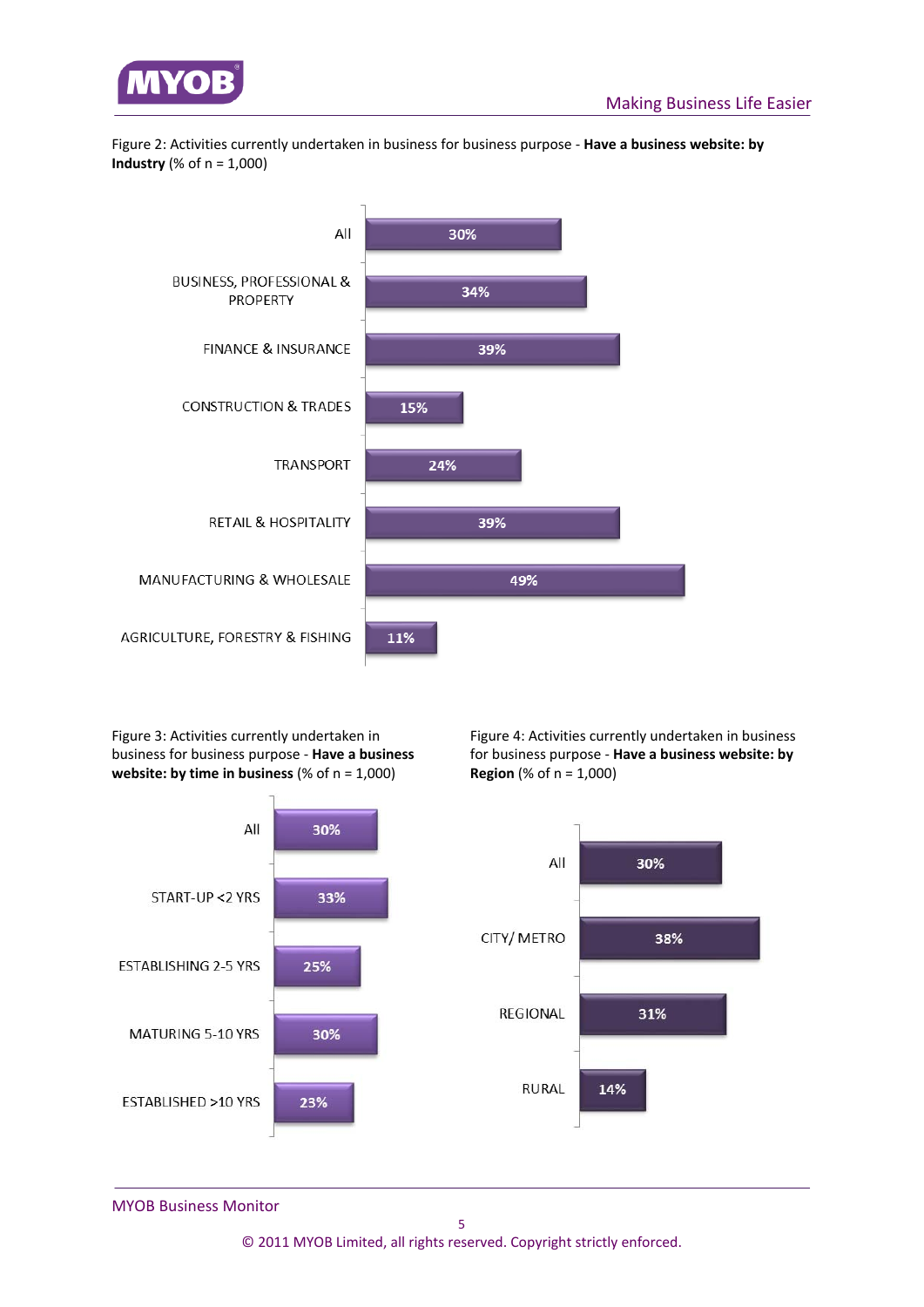<span id="page-6-0"></span>

## **Ways in which the Internet is used for better business**

#### **Over a quarter of business owners use the Internet to monitor competitive activity**

Base: Business owners and directors (n = 1,000) Q. In which of these ways do you use the Internet/Web to help you do better business?

#### **Most business owners don't use social media, online newsletters, blogs to promote their business**

Whilst this is expected to change over time, presently only 14% of business owners surveyed use social media (like Facebook, YouTube, MySpace or Twitter) to promote their business. And fewer still (12%) write online newsletters or blogs to promote their business. (See Figure 5) The most likely business users of social media are owners of start‐up businesses (25%), in Retail & Hospitality (24%), and are 18‐39 years of age (22%). Business owners in the Construction & Trades and Agriculture, Forestry & Fishing industries are the least likely (both 4%) to use social media to promote their business.

#### **Nearly a third of business owners use the Internet to monitor competitive activity**

Only 29% of business owners monitor the Internet for competitive activity. (See Figure 5) The larger the business, the more likely they are to monitor the Internet for competitive activity, with medium business owners (50%) almost twice as likely to do as sole traders (27%).

#### **Over a third of business owners use the Internet to search for own category information**

Over one-third (35%) of business owners surveyed search the Internet for information and updates on their own industry or business category. (See Figure 5) Owners of small businesses (45%) are the most likely to do so, and least likely are sole traders (33%). 'Technology Early Adopters' (45%) are also likely to search the Internet for their category information, as are business owners in Manufacturing & Wholesale (40%), and Retail & Hospitality (38%), who are much more likely to do so than business owners in Transport (23%) or Construction & Trades (27%).

Figure 5: The way business owners use Internet/Web to help them do better business: by Total Sample (% of n = 1,000)

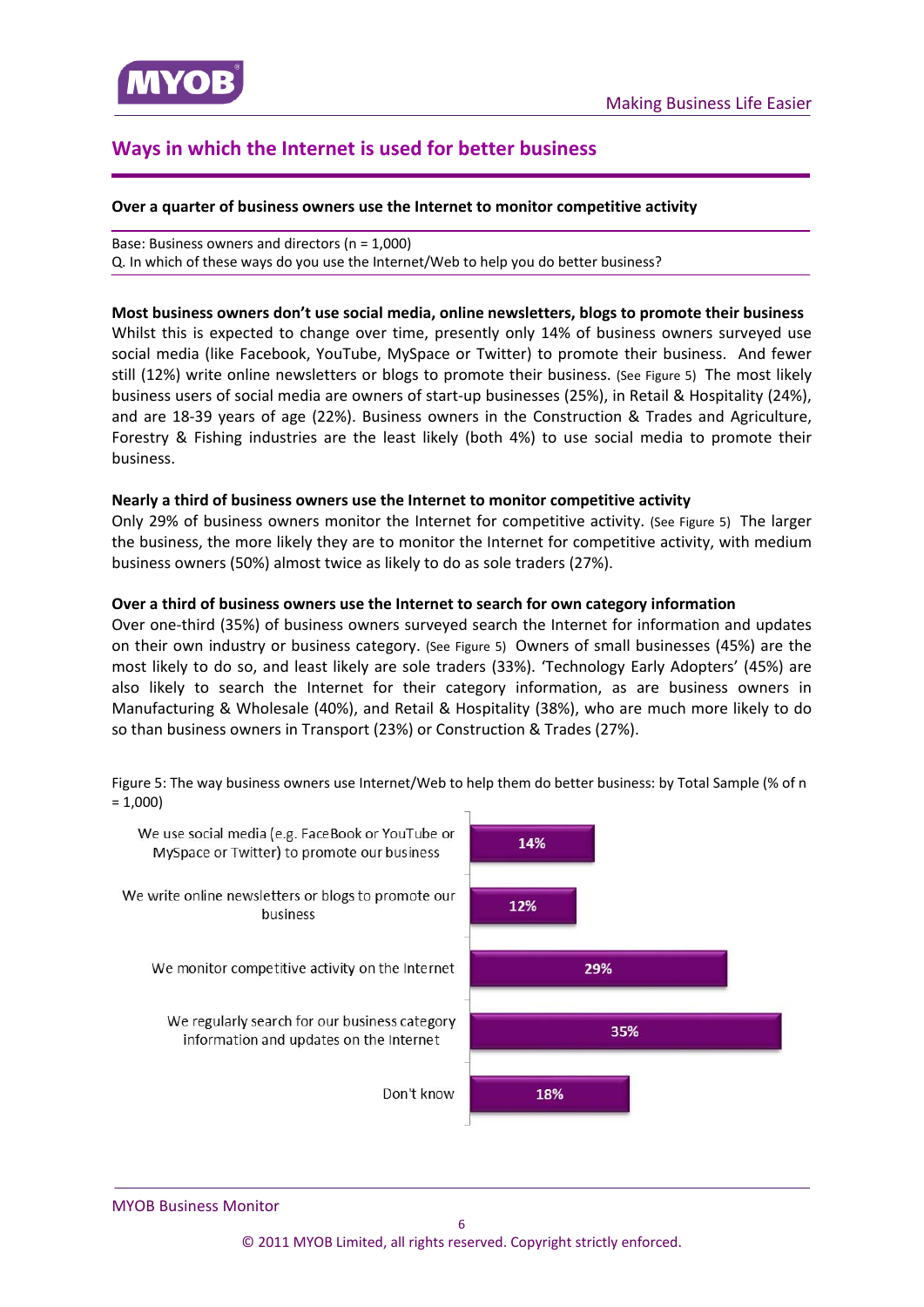

Figure 6: The way business owners use Internet/Web to help them do better business – **we use social media to promote our business: by Location** (% of  $n = 1,000$ )

Figure 7: The way business owners use Internet/Web to help them do better business – **we use social media to promote our business: by Industry** (% of n = 1,000)



Figure 8: The way business owners use Internet/Web to help them do better business – **we write online newsletters or blogs to promote our business: by Location** (% of n = 1,000)

Figure 9: The way business owners use Internet/Web to help them do better business – **we write online newsletters or blogs to promote our business: by Industry** (% of n = 1,000)





MYOB Business Monitor 

© 2011 MYOB Limited, all rights reserved. Copyright strictly enforced.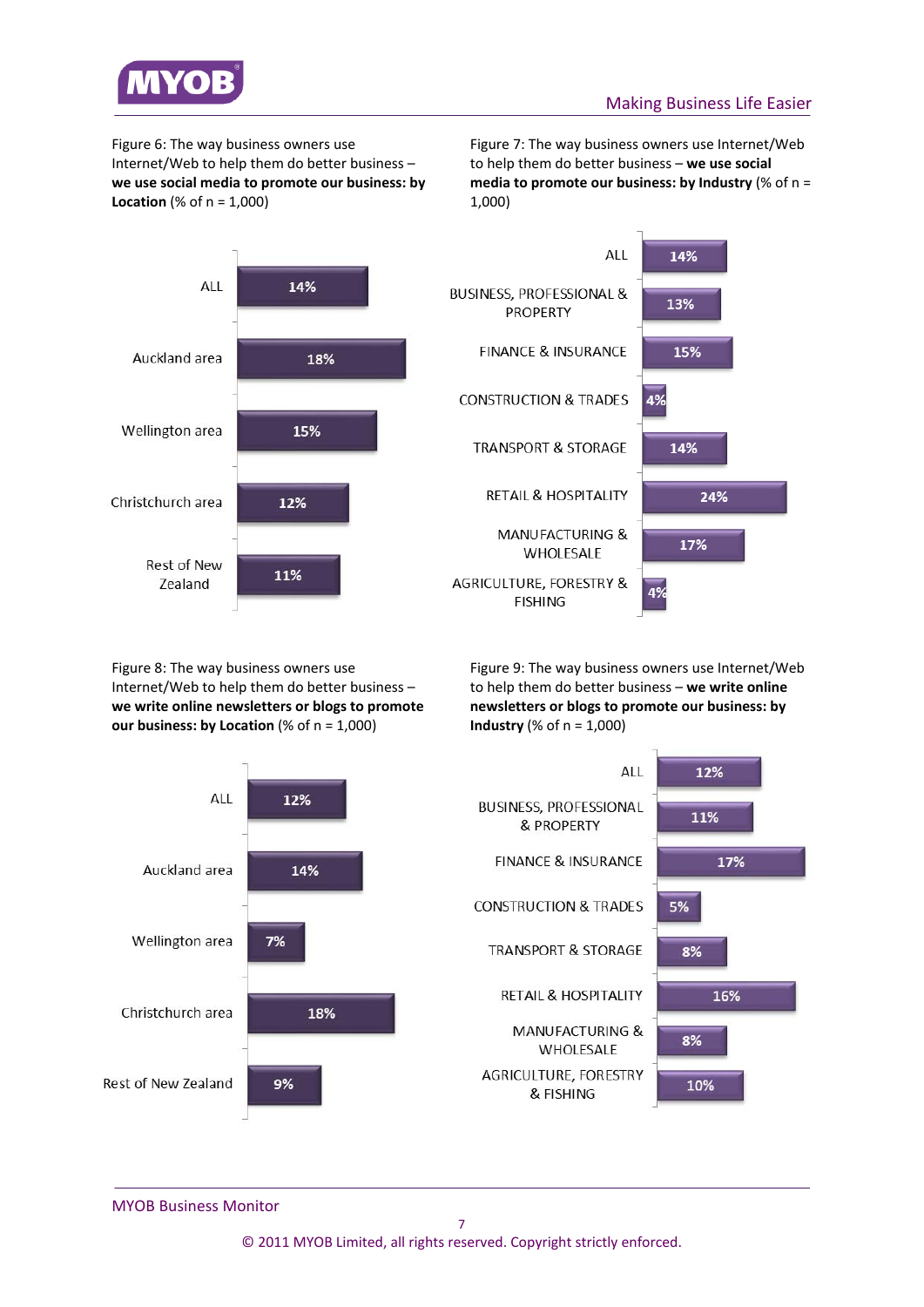<span id="page-8-0"></span>

## **Main marketing and advertising channels used for business**

#### **Other websites (not their own), newspapers and Internet search engines most popular channels for marketing and advertising**

Base: Business owners and directors (n = 1,000) Q. Thinking about marketing, advertising and promoting your business... which of the following main marketing and advertising channels do you presently use to market or advertise your business?

Despite the growth in the use of other websites and internet search engines to market and advertise, businesses are still using traditional channels for marketing and advertising, such as newspapers.

#### **Newspapers and letterbox leaflet drops are not forgotten channels**

One fifth (20%) of business owners use newspapers and 12% use letterbox leaflet drops to market their business. (See Figure 10) More than two fifths (43%) of the business owners who advertise their business in newspapers own a small business, and Retail and Hospitality business owners (28%) are more likely to use newspapers than business owners in other industry sectors. Letterbox leaflet drops are more likely to be used by Construction or Trades business owners (22%) and Retail and Hospitality business owners (20%).

#### **Other websites (not their own) now used in preference to print media as marketing tools**

One quarter (25%) of business owners surveyed use websites that are not their own to market, advertise or promote their business. Younger business owners (18‐39 years) at 31% are more likely to use this marketing channel than business owners aged 40+ years (24%). Businesses in regional areas are also more likely to use this channel (31%) than city/metro based (25%) and rural based (15%) businesses.

#### **Internet search engines like Google now used for advertising by one fifth of businesses**

Just under one fifth (19%) of business owners surveyed use Internet search engines to promote their business. (See Figure 8) Those business owners most likely to do this have a Retail or Hospitality business (34%), an establishing (2‐5 years) business (24%) and have a business revenue of \$5m+ (26%).

As to be expected, business owners who identify with being a 'Technology Early Adopter' lead with using online channels, 25% use internet search engines to promote their business, compared to 22% of 'mid adopters' and 10% of 'late adopters'.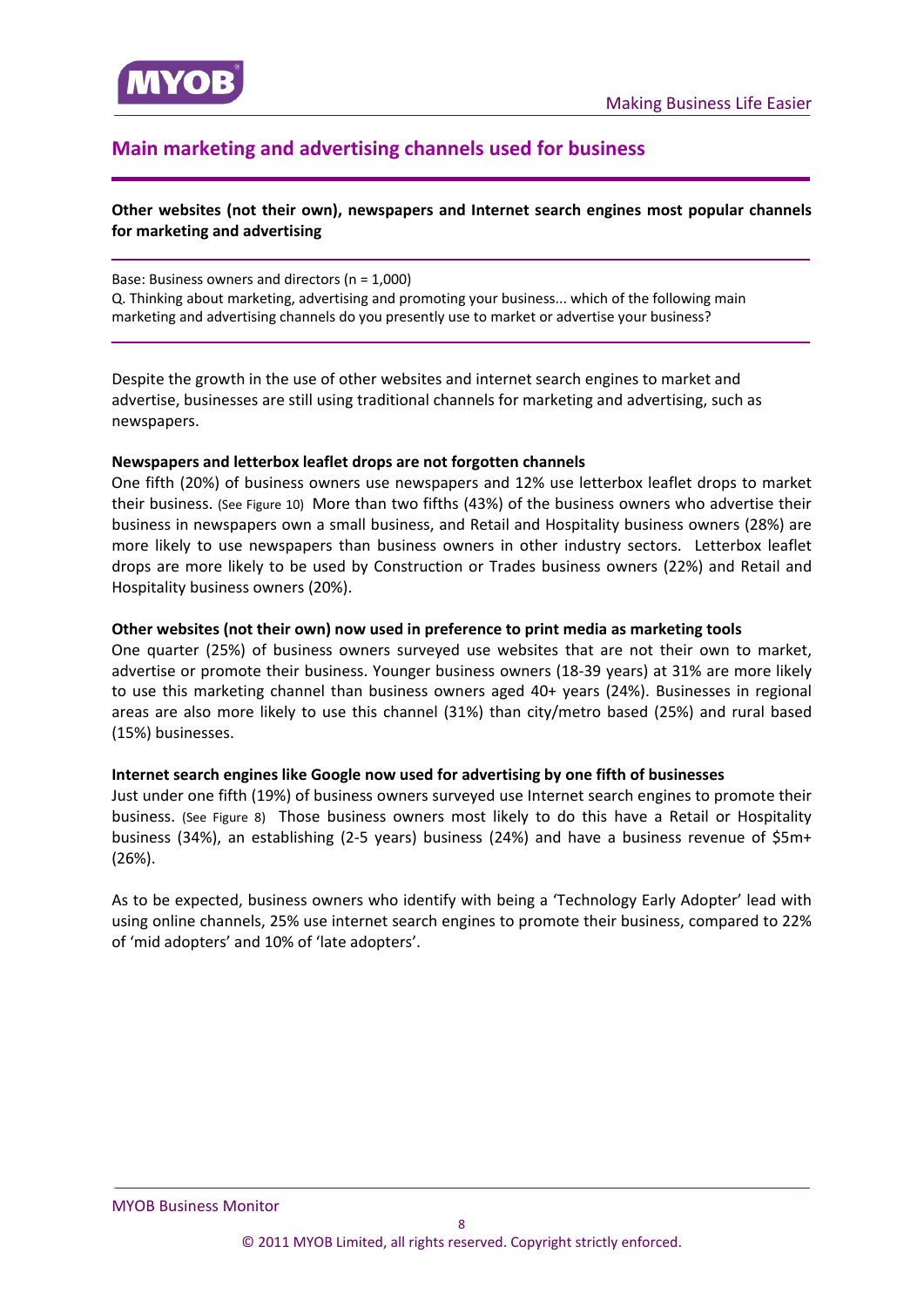

Figure 10: Channels used to market, advertise and promote their business: by Total Sample (% of n = 1,000)

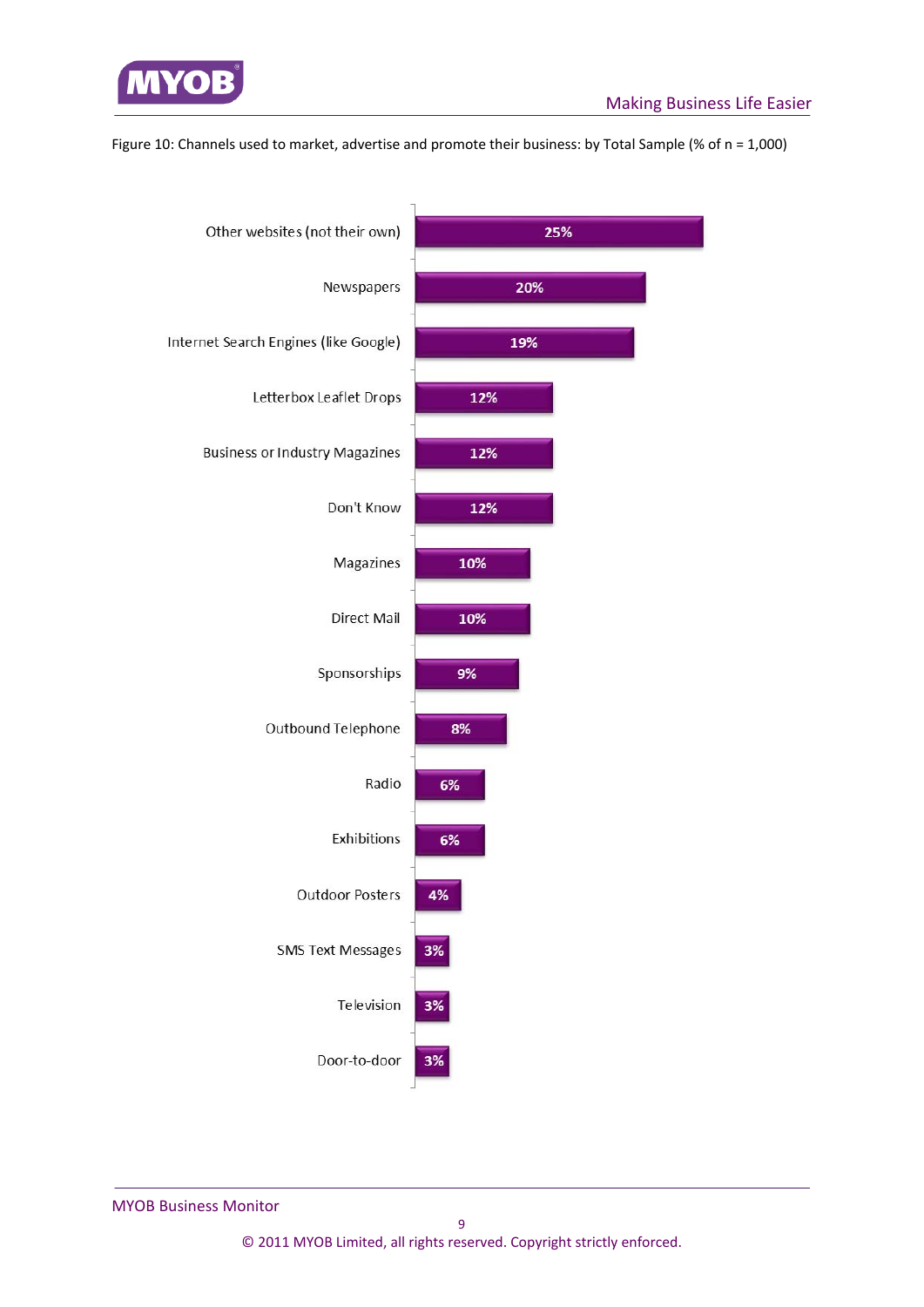## <span id="page-10-0"></span>**How well the Internet is used to market, advertise and promote business**

**The Internet is recognised as a critical channel for marketing and promoting business (but only 30% have a website for their business)**

Base: Business owners & directors (n = 430)

Q. Thinking about marketing, advertising and promoting your business, how strongly do you agree or disagree with each of these statements?

**While the Internet is recognised as a critical channel for marketing their business, many business** owners also feel that they could sell more or get more work if they used the Internet better for **marketing.**

Of the eight statements evaluated (See Figure 11), the statement that meets with most agreement, from 66% of business owners, is:

- *'The Internet is a critical channel for marketing and promoting our business'*
- The business owners who most agree with this statement are in the Manufacturing and Wholesale sector (75%) or the Retail and Hospitality sector (73%), are located in Christchurch (74%) or Wellington (71%), and are sole traders (71%).

The level of agreement with the above statement is ahead of the 50% of business owners surveyed who agree that: (See Figure 9)

- *'We would sell more or get more work if we used the Internet better for marketing'*
- The business owners who most agree with this statement have lower annual business revenue of \$40‐75K (71%), or own a business in the Manufacturing and Wholesale sector (57%) or are sole traders (56%).

Figure 11: Agreement or disagreement with statements on how well Internet used to market and promote business (% of  $n = 490$ )